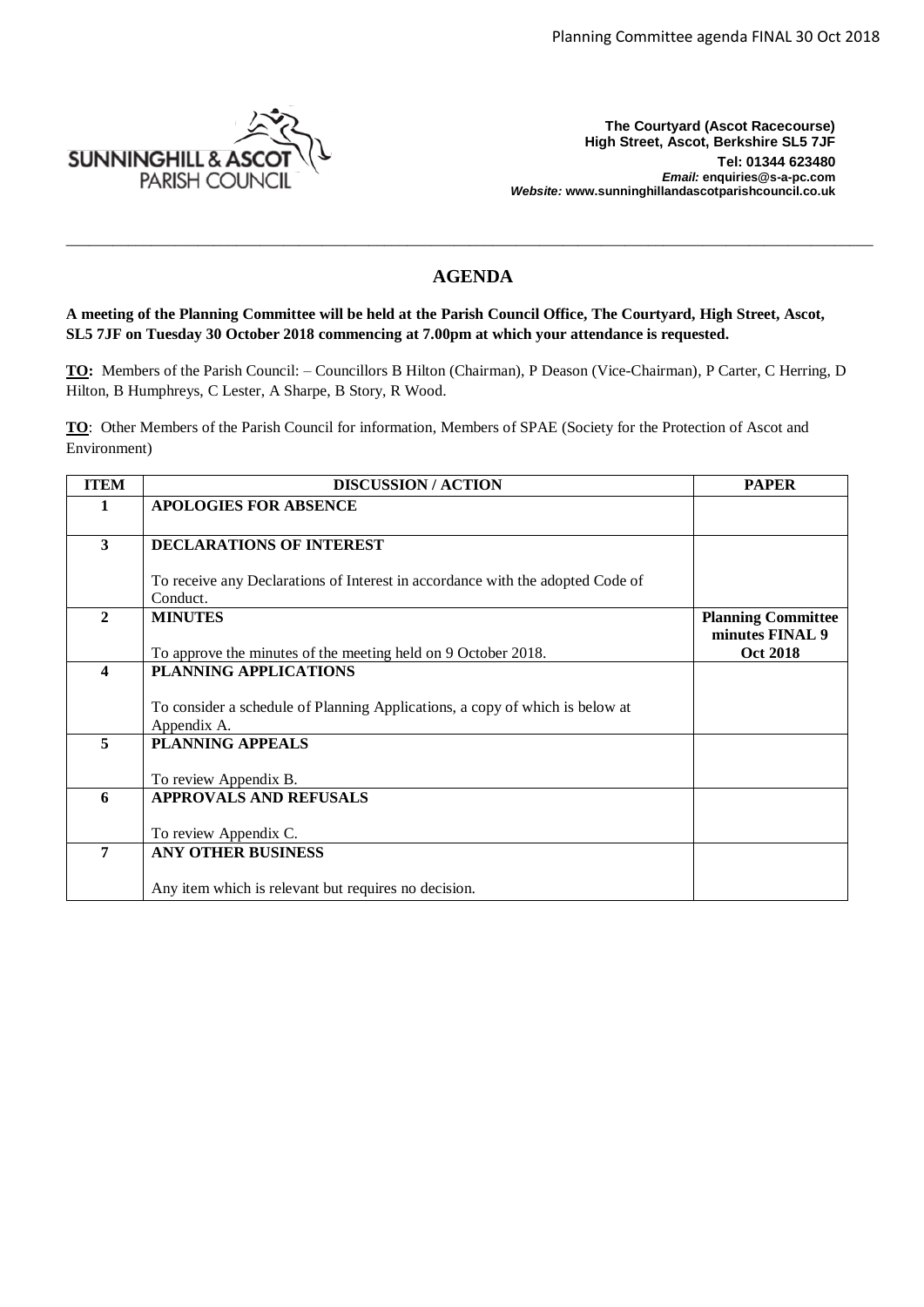## **NEW PLANNING APPLICATIONS**

| <b>Application No.</b>               | <b>Location and Description</b>                                                                                                                                                                                                                                                                                                                                                                                                                                  |
|--------------------------------------|------------------------------------------------------------------------------------------------------------------------------------------------------------------------------------------------------------------------------------------------------------------------------------------------------------------------------------------------------------------------------------------------------------------------------------------------------------------|
| 18/02547 (Full)                      | Beechgrove And Cottage At Beechgrove, Church Lane, Ascot<br>Erection of 15 dwellings comprising a building accommodating 12 apartments plus basement<br>parking, and three detached houses with detached triple garages. Re-use of the existing access<br>from Church Lane to serve the apartments, plus the creation of a new access to serve the<br>detached houses following demolition of all existing buildings and outbuildings.<br><b>Recommendation:</b> |
| 18/02773 (Full)                      | 31 Woodend Drive, Ascot SL5 9BD<br>Replacement dwelling following demolition of existing dwelling<br><b>Recommendation:</b>                                                                                                                                                                                                                                                                                                                                      |
| 18/02797 (Variation Under Reg<br>73) | Former Brockenhurst Hotel, Brockenhurst Road, Ascot<br>Variation of Condition 20 (under Section 73a) to substitute plans approved under<br>18/01116/VAR (for the Redevelopment to provide a building comprising 12 apartments with<br>basement parking and caretaker's accommodation following demolition of existing hotel as<br>approved under 13/01995/FULL and varied under 17/02712/VAR) with amended plans.<br><b>Recommendation:</b>                      |
| 18/02816 (Full)                      | Whitefriars, Friary Road, Ascot SL5 9HD<br>Demolition of existing conservatory and replacement of existing pool house structure with<br>proposed single storey side/rear extension with front canopy<br><b>Recommendation:</b>                                                                                                                                                                                                                                   |
| 18/02830 (Full)                      | Winslow House, Ashurst Park, Church Lane, Ascot SL5 7ED<br>Change of use of part of the ground floor from B1 (Office) to D1 (Medical/Health Services).<br><b>Recommendation:</b>                                                                                                                                                                                                                                                                                 |
| 18/02834 (TPO)                       | 25 Woodlands Ride, Ascot SL5 9HP<br>(T14) - Scots Pine - Fell. (TPO 3 of 2015).<br><b>Recommendation:</b>                                                                                                                                                                                                                                                                                                                                                        |
| 18/02839 (Full)                      | 17 Kings Road, Sunninghill, Ascot SL5 9AD<br>Detached outbuilding<br><b>Recommendation:</b>                                                                                                                                                                                                                                                                                                                                                                      |
| 18/02848 (Full)                      | 9 Ancaster Drive, Ascot SL5 8TR<br>Reconfiguration of the driveway.<br><b>Recommendation:</b>                                                                                                                                                                                                                                                                                                                                                                    |
| 18/02858 (TPO)                       | Wells House And The Old House, Wells Lane, Ascot<br>(G7) Lawson Cypress - Trim by 1m on side facing garden. (T2) Purple Beech - Raise low<br>canopy to 2.5m, remove major dead wood. (TPO 25 of 2005).<br><b>Recommendation:</b>                                                                                                                                                                                                                                 |
| 18/02866 (TPO)                       | Rosewood Cottage, Burleigh Road, Ascot SL5 7LD<br>(T1) Oak - Crown lift over house by removing the two lowest limbs. (T2) Reduce 4 branches<br>overhanging the road by 2-3 metres to bring in line with the rest of the canopy. (TPO 9 of<br>1992).<br><b>Recommendation:</b>                                                                                                                                                                                    |
| 18/02868 (Variation Under Reg<br>73) | Claydon, Woodlands Ride, Ascot SL5 9HN<br>Variation of Condition 8 (Approved plans) (under Section 73A) to substitute the approved<br>plans for the amended plans for the construction of new 4 bed dwelling following demolition of<br>existing dwelling approved under 15/03921/FULL and amended under 18/01009/NMA.<br><b>Recommendation:</b>                                                                                                                 |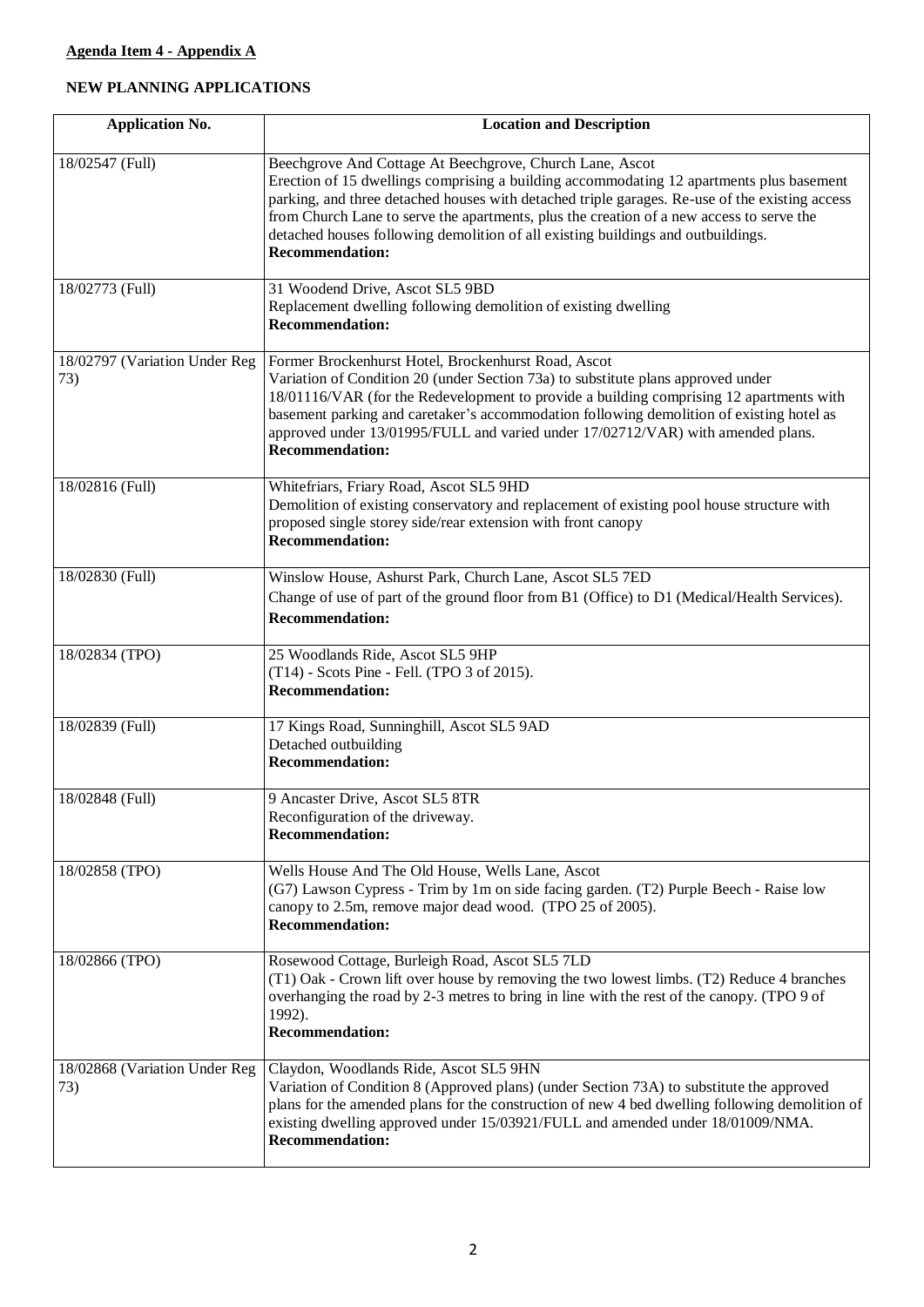| 18/02875 (TPO)                       | Springdale, Friary Road, Ascot SL5 9HD<br>T1) - Beech - reduce by 3 metres all over and crown thin by 30% and deadwood. (TPO 57 of<br>2004).<br><b>Recommendation:</b>                                                                                                                                                                                                                                                                                                                                                                                                                                                                                                                                                                                                                                                                                                                      |
|--------------------------------------|---------------------------------------------------------------------------------------------------------------------------------------------------------------------------------------------------------------------------------------------------------------------------------------------------------------------------------------------------------------------------------------------------------------------------------------------------------------------------------------------------------------------------------------------------------------------------------------------------------------------------------------------------------------------------------------------------------------------------------------------------------------------------------------------------------------------------------------------------------------------------------------------|
| 18/02894 (Full)                      | 1 Kinross Avenue, Ascot SL5 9EP<br>Two storey side extension to form a new house following demolition of the single storey<br>extension, conservatory and garage.<br><b>Recommendation:</b>                                                                                                                                                                                                                                                                                                                                                                                                                                                                                                                                                                                                                                                                                                 |
| 18/02904 (TPO)                       | Land At Queensbury Gardens And Martingales Close, Ascot<br>T5) Scots Pine - Remove major deadwood. (T8) Sweet Chestnut - Remove major deadwood.<br>(T9) Sweet Chestnut - Cut back over road by 2m. (T10) Sweet Chestnut - Crown reduce by 2m.<br>(T19) Sweet Chestnut - Crown thin by 20%, remove major deadwood. (T25) Corsican Pine -<br>Crown lift 5m and crown thin by 20% on road side, remove major deadwood. (T27) Sweet<br>Chestnut - Crown lift 4 m over the road. (T28) Scots Pine - Crown thin over road by 20%,<br>remove major deadwood. (T29) Sweet Chestnut - Remove 2 lowest limbs. (T30) Scots Pine -<br>Crown reduce limbs overhanging garage by 2 m. (T40) Acer - Cut back from lamp column by<br>2m, remove major deadwood and shape. (T48) Sweet Chestnut - Crown lift 5 m and shorten<br>lateral growth over garage by 2m. (TPO 16 of 1985)<br><b>Recommendation:</b> |
| 18/02921 (Variation under Reg<br>73) | Columba, Monks Walk, Ascot SL5 9AZ<br>Variation of Condition 11 (under Section 73) to substitute amended plans for the approved<br>plans for erection of detached dwelling and garage following demolition of existing dwelling<br>and garaging, approved under 18/02028/FULL.<br><b>Recommendation:</b>                                                                                                                                                                                                                                                                                                                                                                                                                                                                                                                                                                                    |
| 18/02924 (Full)                      | 4 Woodlands Close, Ascot SL5 9HU<br>Erection of two storey and single storey front extensions, single storey side extension following<br>garage conversion, alterations to fenestration and render to all elevations.<br><b>Recommendation:</b>                                                                                                                                                                                                                                                                                                                                                                                                                                                                                                                                                                                                                                             |
| 18/02927 (Full)                      | 15 Beaufort Gardens, Ascot SL5 8PG<br>Part two storey/part first floor front extension and part conversion of garage<br><b>Recommendation:</b>                                                                                                                                                                                                                                                                                                                                                                                                                                                                                                                                                                                                                                                                                                                                              |
| 18/02947 (TPO)                       | Columba, Monks Walk, Ascot SL5 9AZ<br>(T1) Oak - Lift canopy to 5m above ground level. (T5,6) Scots Pine - Fell. (T8) Oak - Lift<br>canopy to 5m above ground level. (T9) Hornbeam - Lift canopy to 5m above ground level.<br>(T10) Beech - Lift canopy to 3.5m above ground level. (T13) Oak - Lift canopy to 3.5m above<br>ground level. (G18) Cypress and Birch - Fell all. (T19) Oak - Reduce canopy overall by 3m.<br>(T20) Oak - Reduce canopy by 3m over West side, over house. (T21) Oak - Fell. (T22) Oak -<br>Reduce canopy by 2m overall. (T23) Scots Pine - Remove over-extended limb on south side.<br>(T24,25,26) Oak - Lift canopy to 3m from ground level. (T39) Oak - Fell. (TPO 025 of 2010).<br><b>Recommendation:</b>                                                                                                                                                   |
| 18/02977 (Full)                      | Chatsworth, Buckhurst Road, Ascot SL5 7RS<br>Proposed 1.8m timber acoustic fence $\&$ brick gate wing walls to front elevation<br><b>Recommendation:</b>                                                                                                                                                                                                                                                                                                                                                                                                                                                                                                                                                                                                                                                                                                                                    |
| 18/03009 (Variation under Reg<br>73) | Claydon, Woodlands Ride, Ascot SL5 9HN<br>Variation of Condition 8 (under Section 73) to substitute plans approved under 15/03921/FULL<br>for the construction of new 4 bed dwelling following demolition of existing dwelling, with<br>amended plans.<br><b>Recommendation:</b>                                                                                                                                                                                                                                                                                                                                                                                                                                                                                                                                                                                                            |
| 18/03014 (TPO)                       | Grand Regency Heights, Burleigh Road, Ascot SL5 8FE<br>G1 (x5 Sycamore) - Crown reduction by 3/4m (TPO 44 of 2011).<br><b>Recommendation:</b>                                                                                                                                                                                                                                                                                                                                                                                                                                                                                                                                                                                                                                                                                                                                               |
| 18/03026 (Full)                      | 2 Marston Way, Ascot $SL_5 8^{TH}$<br>Detached single garage.<br><b>Recommendation:</b>                                                                                                                                                                                                                                                                                                                                                                                                                                                                                                                                                                                                                                                                                                                                                                                                     |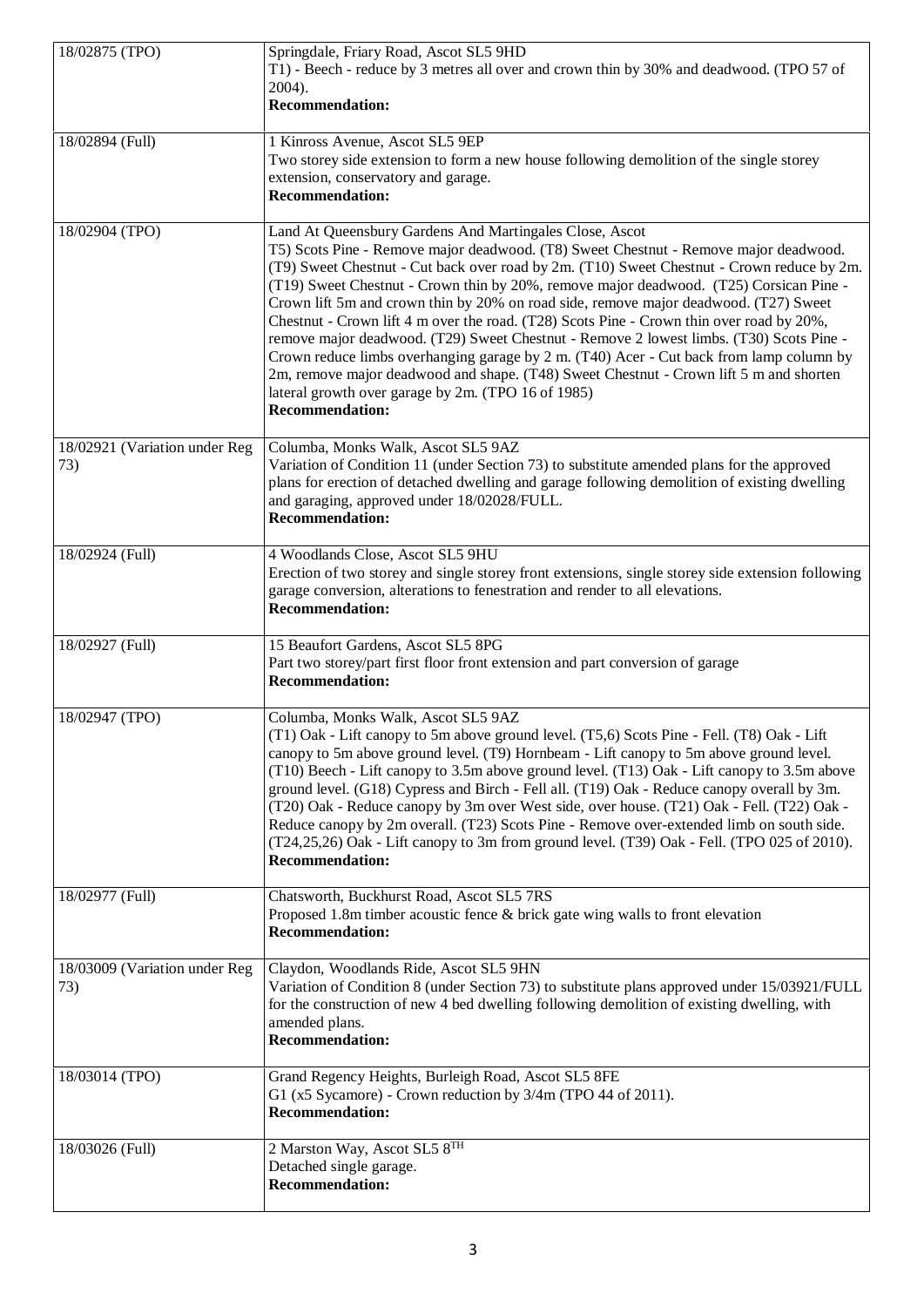| 18/03031 (Full) | 3 Hermitage Drive, Ascot SL5 7LA<br>First floor rear extension and alterations to first floor rear fenestration.<br><b>Recommendation:</b>                        |
|-----------------|-------------------------------------------------------------------------------------------------------------------------------------------------------------------|
| 18/03035 (Full) | 2 Marston Way, Ascot SL5 $8TH$<br>Single storey front/side extension and garage conversion.<br><b>Recommendation:</b>                                             |
| 18/03050 (TPO)  | 81 Sutherland Chase, Ascot SL5 8TE<br>$(T1)$ - Oak - Reduce branches overhanging Number 71 Sutherland Chase by 3m. (TPO 14 of<br>1996).<br><b>Recommendation:</b> |

#### **Agenda Item 5 - Appendix B**

## **PLANNING APPEALS**

18/3207532 (Planning application 17/03056) Land To The Rear of 4 And 5 Claver Drive, Ascot Outline application (access) for the construction of 11 x 2 bed apartments and associated access. Appeal to be decided on the basis of an exchange of Written Representations.

18/3198815 (Planning application 17/03504) 48 High Street, Sunninghill, Ascot SL5 9NF Change of use of retail unit to mixed A1 (retail) and D1 (dental surgery). Appeal to be decided on the basis of an exchange of Written Representations.

18/3206645 (Planning application 18/00790)

19 Llanvair Drive, Ascot SL5 9HS

The development proposed is the erection of two storey front and rear extensions to an existing house, with a new raised roof to provide accommodation within the roof space, and roof over the existing single storey garage to provide first floor accommodation. To the front of the house a new garage is proposed with automatically opening gates, with new brick piers and metal railing fencing to the front. Appeal dismissed.

#### **Agenda Item 6 - Appendix C**

## **APPROVALS AND REFUSALS**

#### *Week ending 5 October 2018*

Application Number: 18/01954 Type: TPO Proposal: (T1) - Beech - Reduce crown to previous growth points, 3m reduction overall, leaving some live branch growth beyond (distal to) each reduction point. (T2) - Beech - Reduce crown spread by reducing lateral branches by up to 1.5m. (T3) - Maple reduce side of crown extending towards the bungalow by reducing the lateral branches by up to 2m Location: Pegasus, 3 Spinney Close, Ascot SL5 7FS Decision: Application permitted Parish Council Recommendation: Referred to Borough's Tree Officer

Application Number: 18/02092 Type: Full Proposal: refurbishment and conversion of a single residential structure to provide 3 no. self-contained residential units. Location: 9 Heath Villas, Queens Place, Ascot Decision: Application withdrawn Parish Council Recommendation: N/A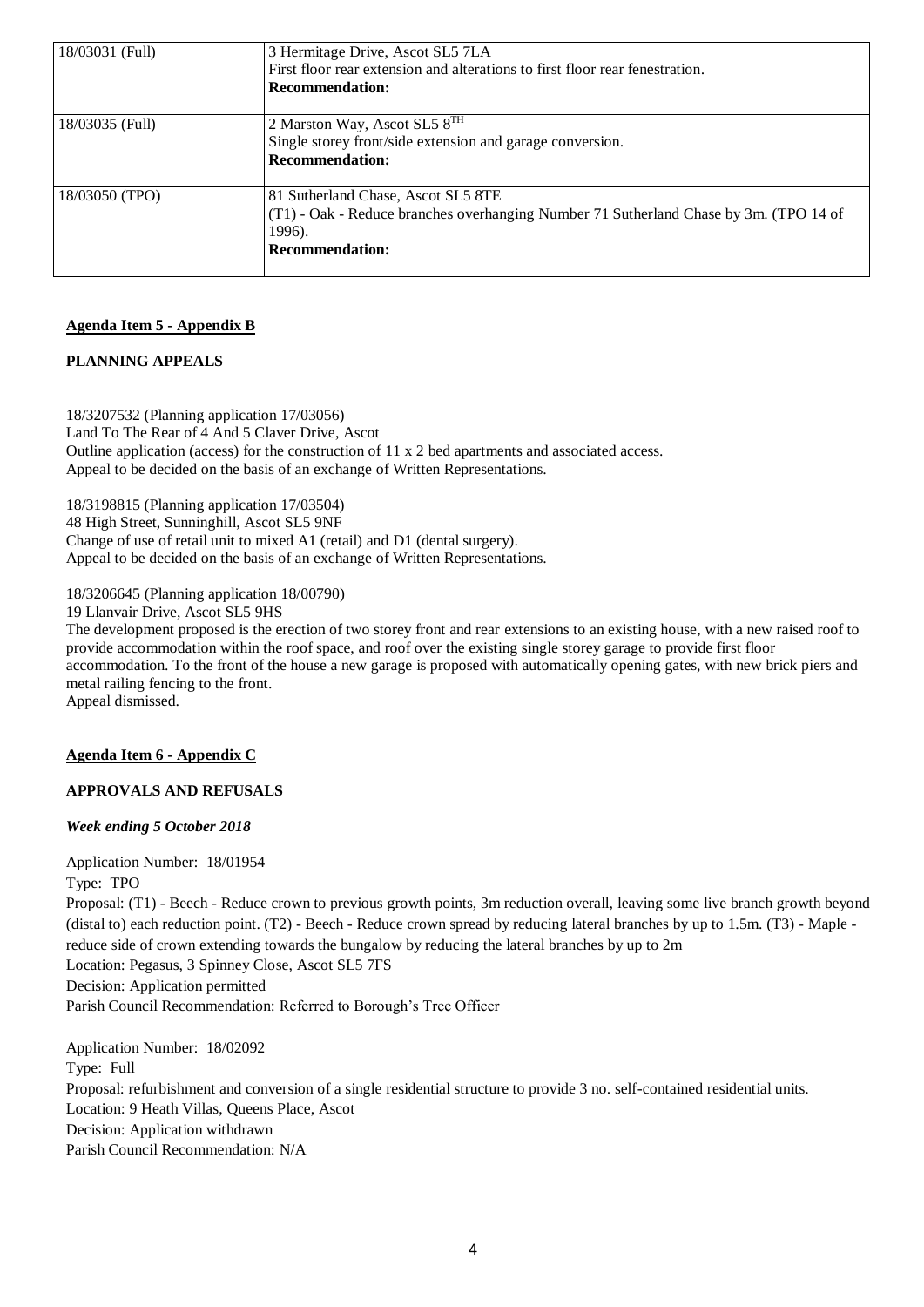**Application Number: 18/02028 Type: Full Proposal: Erection of detached dwelling and garage following demolition of existing dwelling and garaging Location: Columba, Monks Walk, Ascot SL5 9AZ Decision: Application permitted Parish Council Recommendation: Objections**

**Application Number: 18/02223 Type: Full Proposal: Proposed hip to gable loft conversion with x1 rear dormer and x3 front rooflights. (Amended) Location: 32 Upper Village Road, Ascot SL5 7AG Decision: Application permitted Parish Council Recommendation: Objections**

## *Week ending 12 October 2018*

**Application Number: 18/02204 Type: Full Proposal: Two storey rear extension, first floor rear extension, and hip to gable roof Location: 3 Hermitage Drive, Ascot SL5 7LA Decision: Application refused. Parish Council Recommendation: No objections**

Application Number: 18/02316 Type: Full Proposal: Replacement dwelling Location: Wayside Cottage, The Avenue, Ascot SL5 7LY Decision: Application withdrawn Parish Council Recommendation: N/A

Application Number: Type: Advertisement 18/02327 Proposal: Consent to display a pvc banner to the west flank wall for advertising forthcoming events Location: Stewards House Ascot Racecourse High Street Ascot Decision: Application permitted Parish Council Recommendation:

Application Number: 18/02403 Type: Advertisement Proposal: Consent to display an externally illuminated fascia, one non-illuminated projecting sign and a non-illuminated wallmounted sign. Location: Lines Bannister Funeral Directors 69 High Street Ascot SL5 7HP Decision: Application permitted Parish Council Recommendation: No objections

**Application Number: 18/02314 Type: Full Proposal: Single storey side/rear extension, new entrance to front, new pedestrian access to rear garden and a dormer spanning the ridge of the rear gable to facilitate loft conversion Location: 35 Oliver Road, Ascot SL5 9DN Decision: Application permitted Parish Council Recommendation: Objections**

Application Number: 18/02360 Type: TPO Proposal: T1 (Spruce) - Reduce lowest limb over road by 2m to leave 5m (TPO 56/2002) Location: Domino House Brockenhurst Road Ascot SL5 9HB